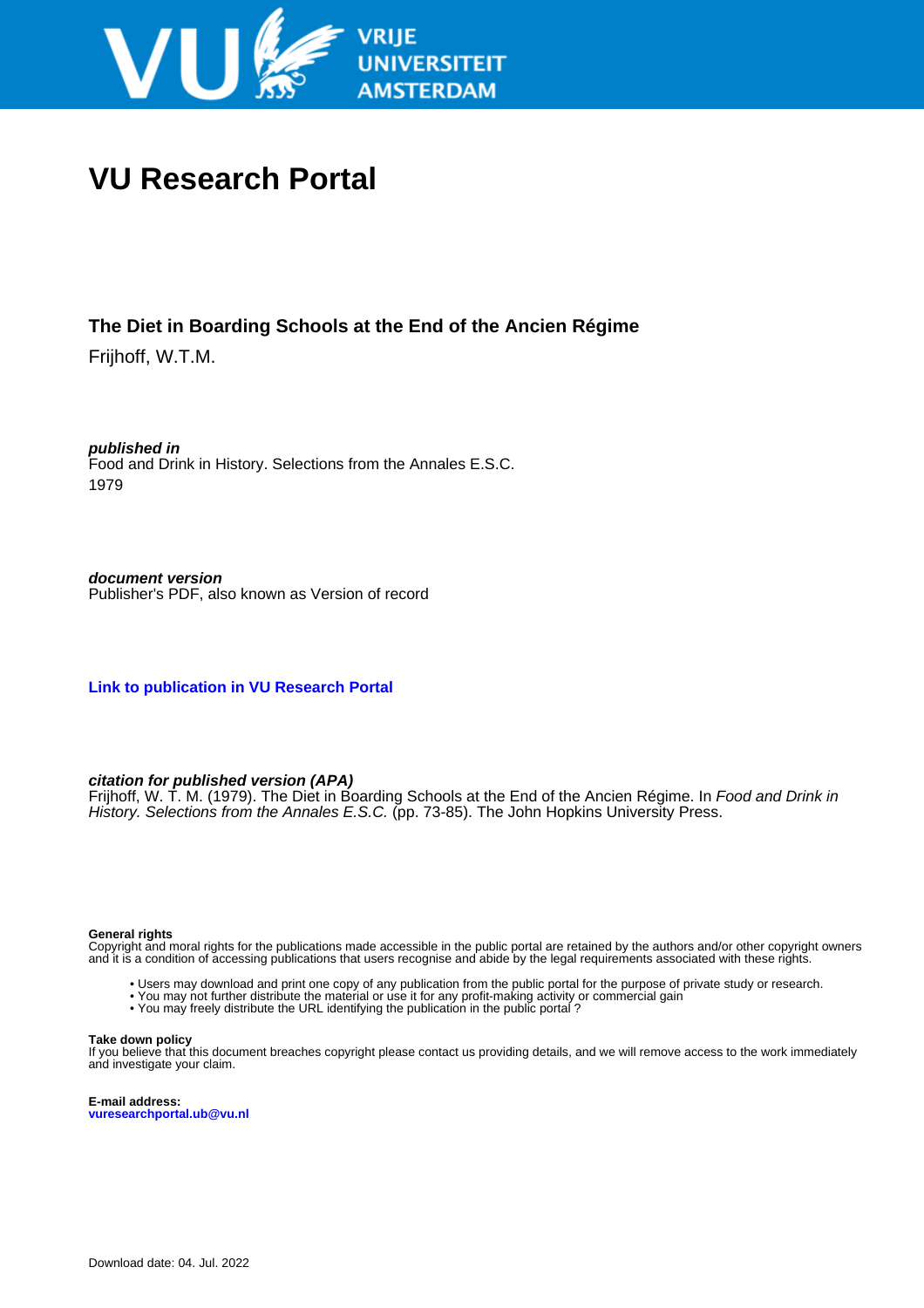# 5 The Diet in Boarding Schools at the End of the Ancien Régime

# Willem Frijhoff and Dominique Julia

From Mathurin Cordier to Restif de la Bretonne, via Charles Sorel and Jean-François Marmontel, there is no lack of literary evidence about the food served to boarding students during the Ancien Régime. Although these students lived under various boarding systems-ranging from Marmontel's bed in a private home to Sorel's room and board with a schoolmaster and on to being a live-in boarder at the school-the various comments about the diet seem to have two points in common. The amount of food was insufficient. "Oh, God, what pitiful fare, like that only the pigherds of our village would eat!" exclaimed Francion shortly after his arrival at the home of Hortensias, a schoolmaster in the Collège de Lisieux in Paris.<sup>1</sup> And it was of low quality. In his memoirs the Count of Vaublanc recalled a general student riot at the Military School of Paris during the academic year 1770/71, provoked by the poor quality of the dishes being served.<sup>2</sup> Although we are reduced to recording the groans concerning this second complaint and are unable either to exonerate or condemn the cook, in the case of the first complaint it is possible to measure quite accurately the amount of food served to boarders, at least at the end of the Ancien Régime.

# The Sources of Information

Indeed, the account books of eighteenth-century collèges\* are not lacking. Yet we must simultaneously keep in mind both the presence of students and the

Annales, E.S.C. 30 (March-June 1975): 491-504. Translated by Patricia M. Ranum.

<sup>\*</sup>In contrast to its English cognate, college, the French collège was-and still is-a secondary school, rather than a university.

The four institutions studied in this article are representative of the regional diversity of France. The royal Military School was located on the outskirts of the capital. Molsheim is a small town near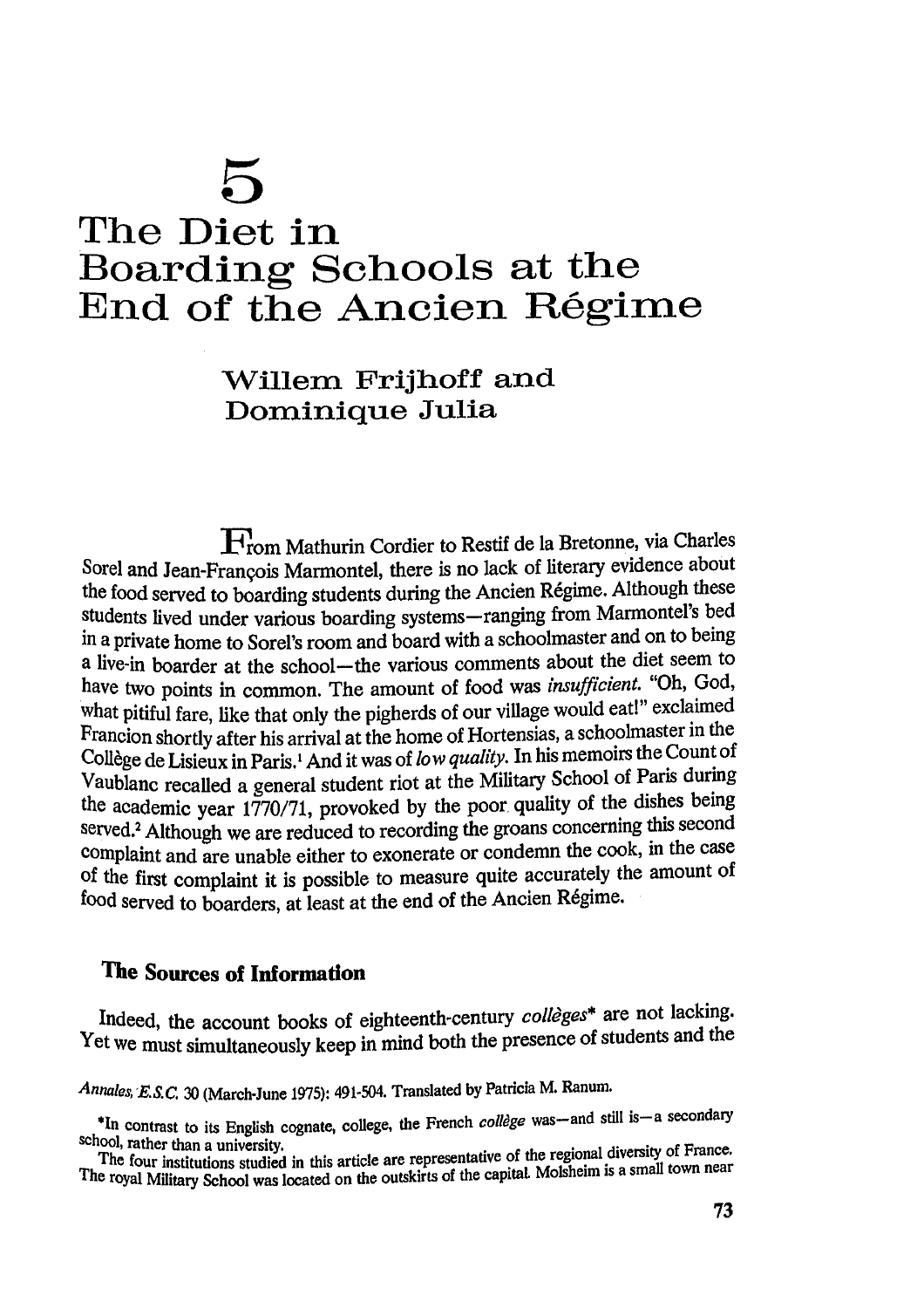changes in the expenditures for their upkeep. This double requirement  $-a$ requirement for any study of food rations—led us to focus our attention in this study upon the secondary boarding schools at Auch and Molsheim, the Military School of Paris, and the Collège des Bernardins at Toulouse, a sort of seminary school within the Cistercian order.

At the Military School the bursar recorded the amount of bread and wine consumed daily, showing for each of the four meals (breakfast, noon-hour dinner, afternoon snack, and evening supper) the number of pupils "in prison," [that is, confined to their quarters for disciplinary reasons]. The same attention to details was applied to professors and masters, to the domestic staff, and to the kitchen help. The only extant account book is the one for 1767.<sup>3</sup>

At Auch the records of the income of the boarding school provide the names of boarders for each trimester (although their parents paid quarterly) from 1 November 1773 to 31 October 1779. In addition, three books of expenditures for the same period show, month by month, the purchases made for the boarding school.<sup>4</sup> For Toulouse, we have the account books for the collège for the year 1754-55.5

The boarding school at Molsheim kept better accounts than the other three institutions.<sup>6</sup> On the one hand we have for each academic year from 1767/68 to 1787/88 a "general accounting," which summarized under main headings the institution's income (from fees paid by pupils for private rooms and for board, with precise notations of entrance and exit dates) and expenditures. Expenditures were broken down into two subgroups, "domestic expenses," that is, cash purchases, and "commodities and their monetary equivalent," that is, supplies produced and consumed by the collège. In addition, for each academic year between 1768/69 and 1789/90 there is a register, with a page for each pupil, of the credits and debits, "paid in part with the cash deposited by the boarders and in part the money spent for them by the collège." These accounts specify the geographic origin and the class of the paying or scholarship student. In addition, there is an account book of expenditures made between 1 November 1767 and 30 April 1791, which shows for each month the purchases made by the institution (even when these are fictitious purchases corresponding to articles produced at the school). These purchases are divided into various categories: bread and flour, wine, fish, butter and cheese, eggs and milk, fruits and vegetables, épicerie [sugar, jam, rice, salt, and so forth], candles and oil, heat, furniture, upkeep, and miscellaneous expenditures.

### The Student Body

As a first point, the high cost of board limited the gamut of social groups represented by the parents sending their children to the collèges studied here.

Strasbourg in the Germanic province of Alsace, annexed to France in 1648. Auch (a major city in the Armagnac region, or Gascony) and Toulouse (capital of the province of Languedoc) were part of the southern regions speaking the langue d'oc, where the agriculture was basically Mediterranean. - Trans.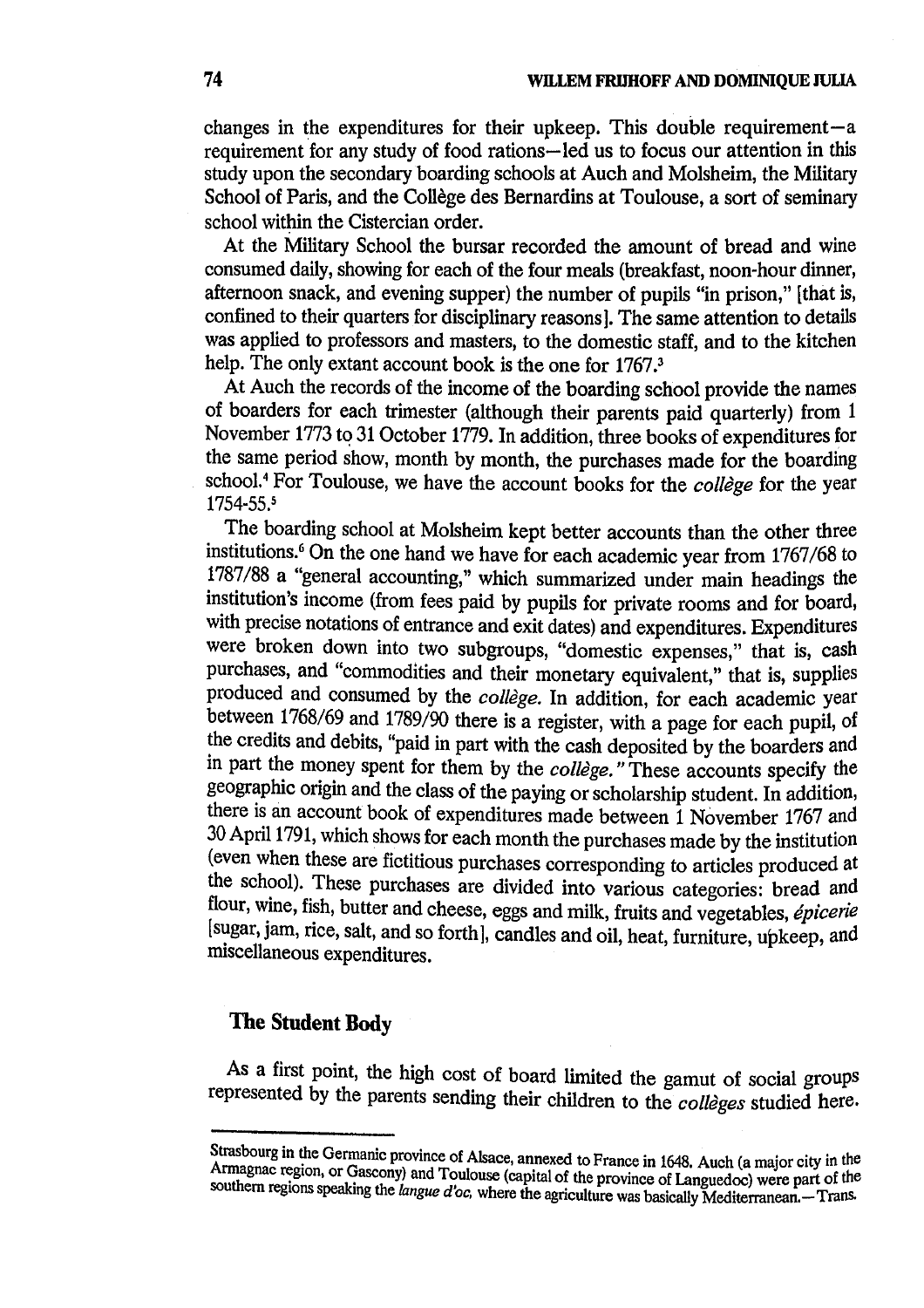#### THE DIET IN BOARDING SCHOOLS

Board cost 360 livres tournois a year at Molsheim, and 420 livres tournois at Auch (but, since most pupils only attended school for ten months, the respective costs would be 300 and 350 livres tournois). We know that admission to the Military School was reserved for the sons of "poor" nobles who could prove four quarters of nobility.

Enrollment in the boarding school at Auch, which began its first school year in October 1773, was largely regional, limited specifically to the confines of the généralité of Auch. All the evidence we have been able to find about its student body reveals a large proportion of young nobles. The boarding school of Molsheim, which, like that of Auch, was run by secular priests, first opened its doors in the fall of 1767.7 Twenty places were reserved for scholarship students, with ten places for boys born in the city of Haguenau and ten for boys from Séléstat, to compensate for the elimination of the institutions in those cities after the expulsion of the Jesuits. Although these scholarships were awarded, as the letters patent of 5 July 1766 specified, to children from the "largest families," the clause reserving them for the "least opulent" families does not seem to have been respected.<sup>8</sup> Family dynasties of local notables shared these scholarships, which were awarded and supervised by the municipal oligarchy. The other boarders, with the rare exception of a few important French or German lords (such as the Welsers) came from the Alsatian upper middle class. All four collèges therefore drew students from a restricted circle of privileged families.

### The Methodology Used

In order to obtain the results presented here, we had to work our way through the registers and establish for each type of food a table of quantities and prices, month by month. Calculating the days/meals at the Military School posed no problem, since the number of diners was recorded for each meal. For Molsheim and Auch we made cards for each student, showing the dates of his arrival and departure (for vacation or because of illness). Then we calculated the numbers of days actually spent in the college, month by month, including the arrival day but excluding the day of departure.

For domestic and administrative staff, the impossibility (except at Beaumont) of determining absences forced us to count them present throughout the year but with their total number reduced; besides, if they were not actually present that many days, it would merely increase the average ration that we have calculated. Last, at the Bernardins of Toulouse, the school year ran from 2 November to 20 August, so we based our days/meals upon those dates but assumed that at least four staff members would remain during vacation.

That left only the daily ration to calculate. The often touchy metrologic questions involved in converting pre-Revolutionary measures to the metric system were solved with the help of tables published during the Revolution and the Napoleonic Empire. The overall results were obtained by determining an average for the six years available for Auch, for the twenty years at Molsheim, and two averages based on decades (1767/68 to 1776/77 and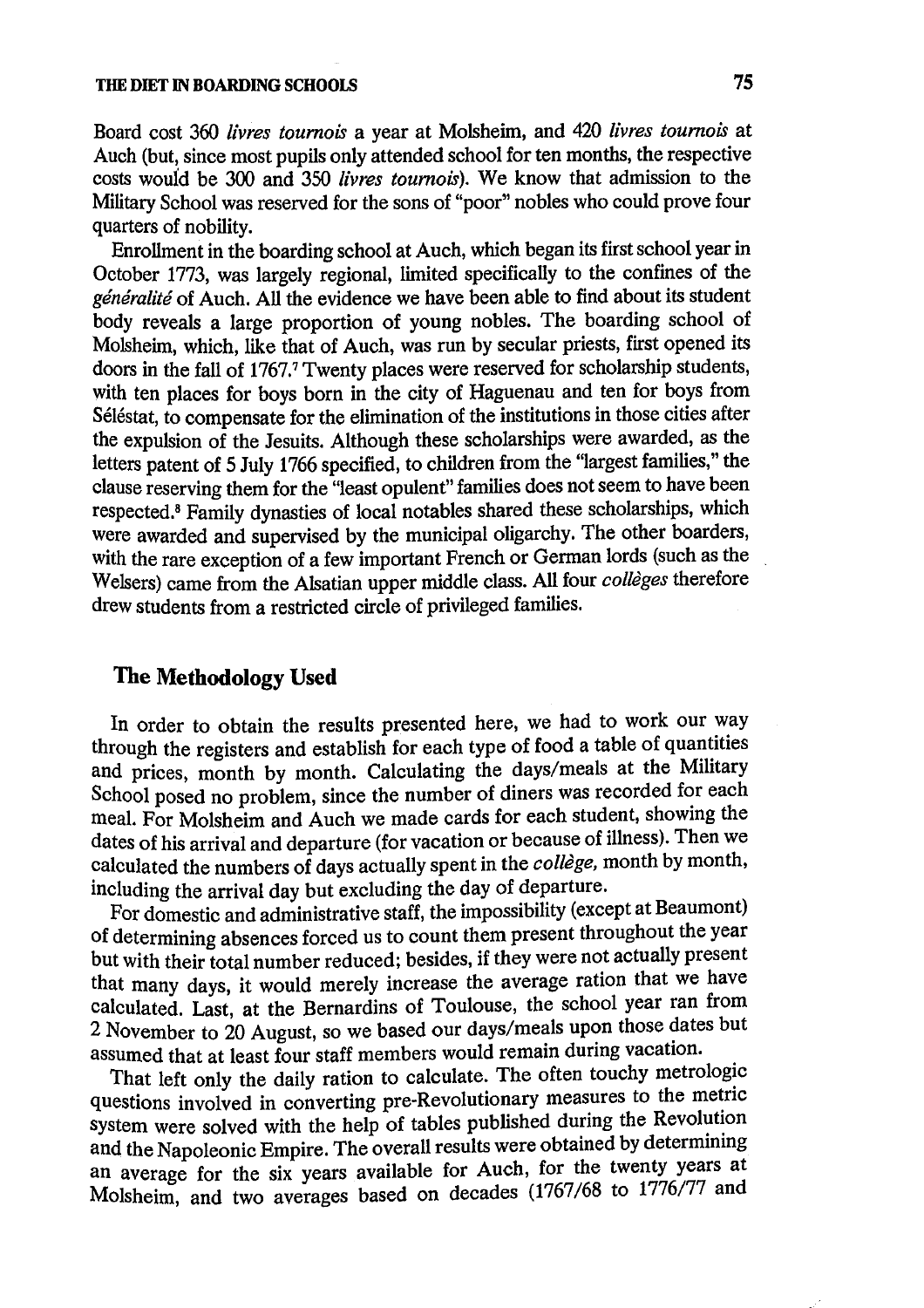1777/78 to 1786/87). We believe that this procedure has eliminated errors based on pure conjecture.

# The Food Budget for Molsheim

During the twenty years in question [fall 1767 to spring 1788] the food portion of the total budget of the boarding school showed almost no variation, the low being 77 percent in 1771/72 and the high 86 percent in 1767/68.9 Bread, wine, and meat always accounted for over two-thirds of the food budget, but after 1770 there was a clear drop in the amount spent for wine (from 30 percent down to 22 percent). The amount spent for meat showed much less fluctuation (between 25 and 30 percent), while fish decreased from 8 percent to 6 percent. All other categories showed a clear increase: butter and eggs rose from 7 to 11 percent, épicerie and sugar from 3 to 5 percent, cooking oils from 1.3 percent to  $3.5$ percent, and fruits and vegetables remained between 3 and 9 percent, with marked fluctuations reflecting economic conditions. The cost of bread poses a problem. After having constituted 16 percent of the food budget during the initial three years, it climbed to 23 percent in 1770/71 and then suddenly jumped to 27 percent in 1771/72, after which it remained permanently at about 20 percent, in other words, slightly higher than at the beginning of the twenty-year period.

# The Wheat Shortage of 1771

There is no doubt that in Alsace the increased expenditures for bread must be blamed upon the Alsatian wheat shortage of 1771. But we must also try to determine whether this increase corresponds to a similar increase in the amount of bread eaten. The account books tallied the bread (chiefly brown bread) by the large round loaf, whose price between 1767 and 1791 remained stable at four sous [for a small loaf] and eight sous [for a large one]. These increased expenditures therefore suggest an increased consumption of bread. Strasbourg can serve as an example of how this worked: the highs and the lows are not based upon the price but upon the weight of the loaves. So, in 1770, the local officials undertook a reform of the bakeries and established new official prices. From then on the loaves would have a fixed weight: three pounds or six pounds for brown bread. The price per pound of the loaf changed when the rézal of wheat increased or dropped twenty sous on two successive market days.<sup>10</sup>

Using those data we calculated a daily ration of bread loaves for each month between November 1769 and March 1772, and then a theoretical ration in kilograms, assuming that the weight of a small loaf remained at three pounds throughout the shortage. (See fig. 5.1.) The absurdity of such computations is immediately evident, since for February 1771 we came up with the aberrant ration of 1.424 kilograms. On the other hand, since we know the price per rézal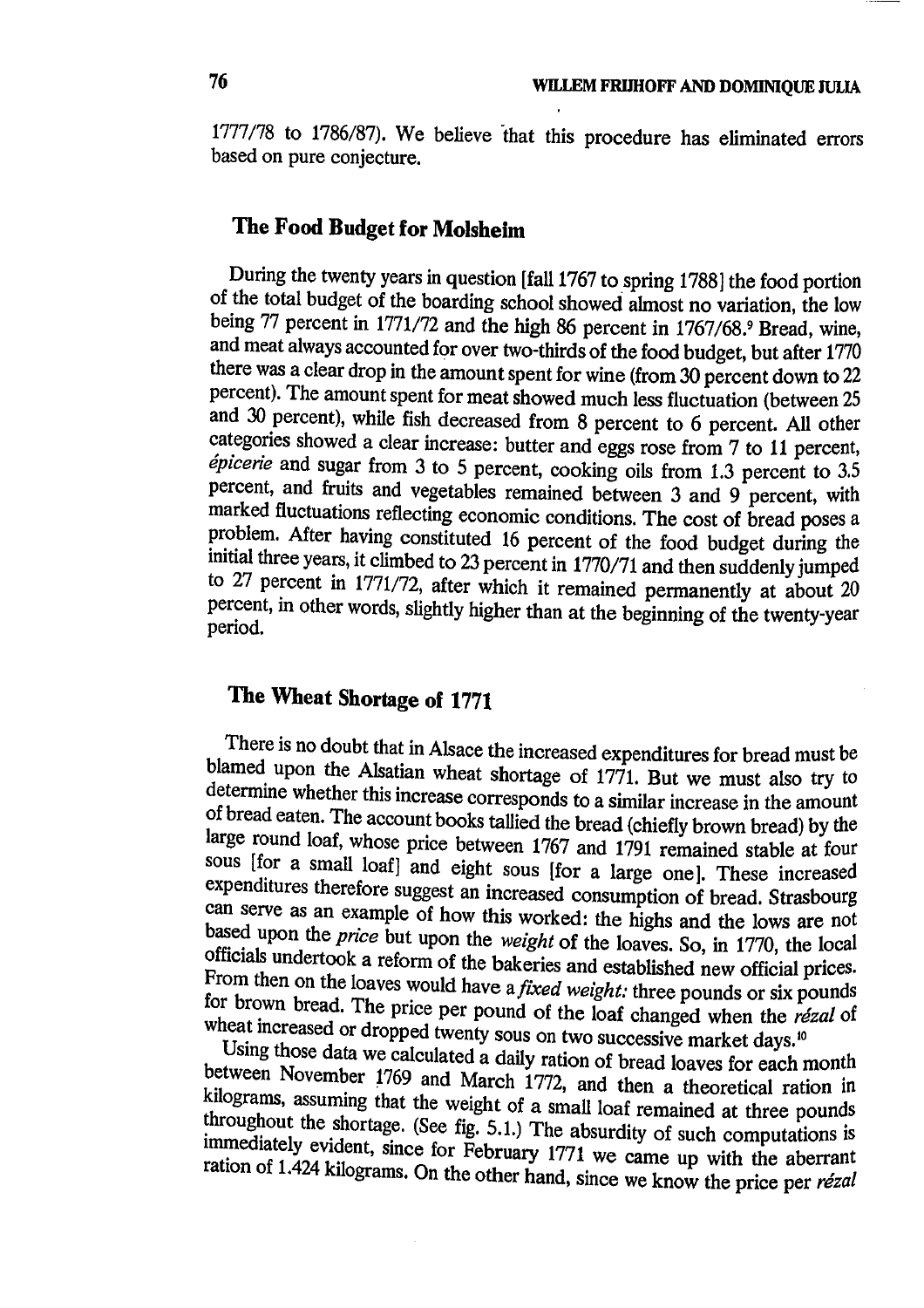

Figure 5.1. Bread Consumption and the Cost of Wheat at Molsheim during the Shortage of 1770 71

of wheat for each month and we also know the corrective factor established by the price control office at Strasbourg, we were able to calculate the monthly cost in sous of a pound of brown bread, and then the number of pounds that a foursous loaf weighed each month. After that we multiplied this number by the daily ration of loaves and converted the weight in pounds into kilograms. We finally came up with two hypothetical bread rations, one calculated in terms of the price of wheat during that month and a second calculated in terms of the price of wheat during the preceding month. This produced plausible figures, with the second hypothesis seeming the more valid: the daily ration fluctuated within reasonable limits (between roughly 600 and 900 grams). In view of these results, there is reason to wonder whether the term "wheat shortage" is valid here, for even at the time of the greatest price increases, daily bread consumption never fell below 660 grams per person. Indeed, the boarding school at Molsheim was one of those protected milieus in which the word "hunger" did not exist.

# **Average Daily Rations**

In each of the schools for which we have computed rations (see table 5.1), bread was the basic component of the diet. Alone it provided more than half the calories and most of the B and E vitamins, iron, calcium, and phosphorus. Indeed, although during the two final decades of our study of Molsheim the proportion of the total calories obtained from bread decreased slightly, the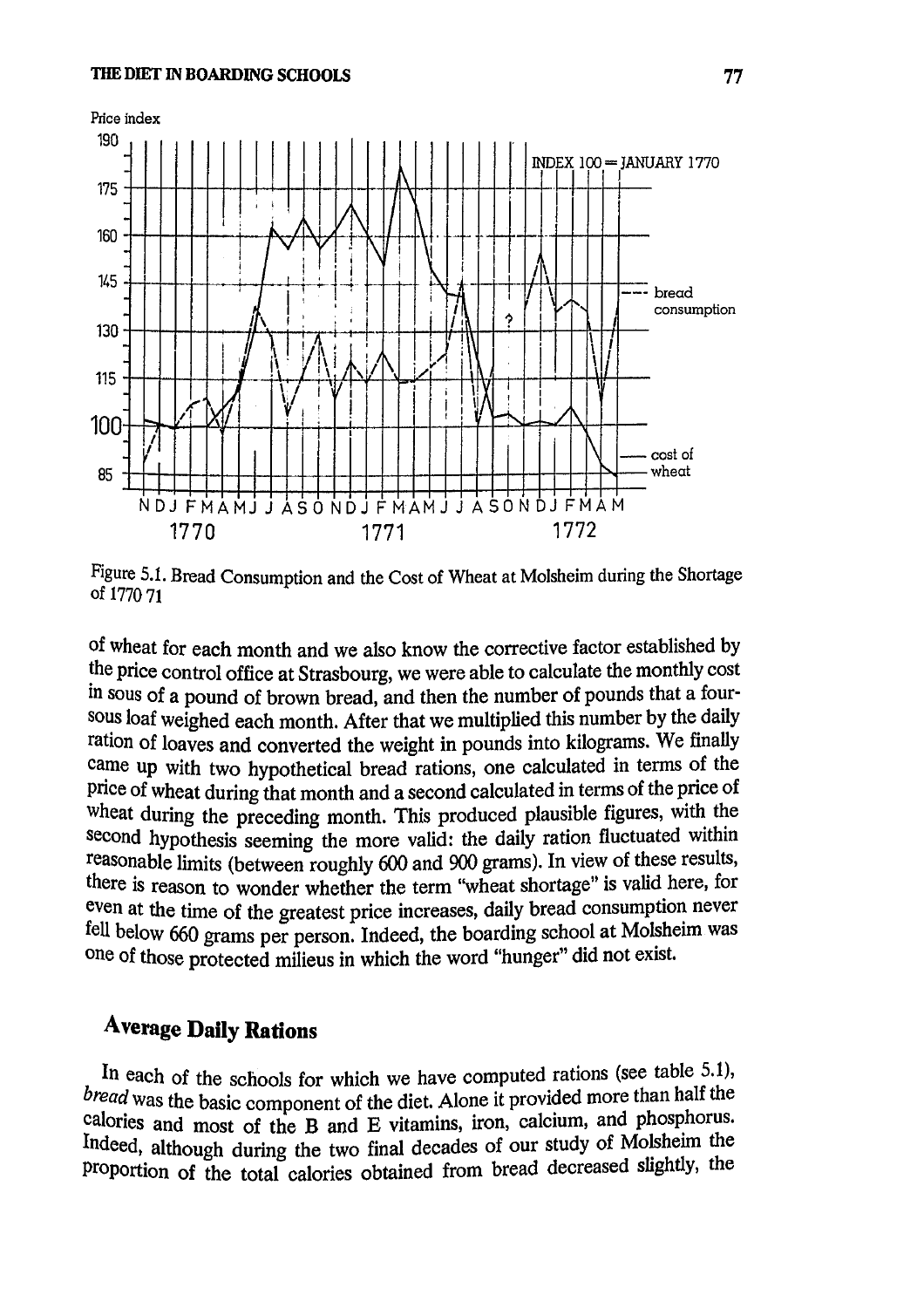|  |  | Table 5.1-Average Daily Rations |  |  |
|--|--|---------------------------------|--|--|
|--|--|---------------------------------|--|--|

| Food Item                                              |                                  | Daily Ration<br>(grams)                              | Calories                                  | Protein<br>(grams)                 | Fat<br>(grams)                         | <b>Starch</b><br>(grams)        |
|--------------------------------------------------------|----------------------------------|------------------------------------------------------|-------------------------------------------|------------------------------------|----------------------------------------|---------------------------------|
| Bread and baked goods                                  | A<br>T<br>MI<br>MII<br>${\bf P}$ | 1,103<br>1,033<br>775<br>868<br>721                  | 2,640<br>2,468<br>1,858<br>2,087<br>1,723 | 88<br>83<br>62<br>69<br>58         | 13<br>12<br>10<br>11<br>9              | 541<br>506<br>380<br>427<br>353 |
| Wine and brandy                                        | A<br>T<br>MI<br>MII<br>P         | 60 <sub>cl</sub><br>71 cl<br>88 cl<br>99 cl<br>27 cl | 393<br>459<br>690<br>778<br>362           | .<br>.<br>1<br>1<br>$\cdots$       | .<br>.                                 | 1<br>1<br>35<br>39<br>$\cdots$  |
| Meat (beef, veal,<br>mutton, pork)                     | A<br>T<br>MI<br>M <sub>H</sub>   | 221<br>173<br>295<br>271                             | 542<br>498<br>667<br>680                  | 29<br>29<br>49<br>44               | 41<br>37<br>48<br>53                   | 1<br>.<br>1<br>$\mathbf{1}$     |
| Poultry                                                | A<br>T<br>MI<br>M <sub>II</sub>  | 96<br>276<br>9<br>14                                 | 208<br>754<br>14<br>26                    | 19<br>51<br>$\mathbf{2}$<br>3      | 14<br>59<br>1<br>$\mathbf{z}$          |                                 |
| Furred and feathered<br>game                           | A<br>T<br>MI<br>MII              | 4<br>3<br>6<br>20                                    | 5<br>3<br>$\overline{7}$<br>23            | 1<br>1<br>$\mathbf{c}$<br>5        | حاجره<br>.                             | .                               |
| Fish                                                   | A<br>T<br>MI<br>M <sub>II</sub>  | 18<br>35<br>39<br>31                                 | 38<br>47<br>61<br>50                      | 7<br>7<br>11<br>9                  | 1<br>4<br>$\mathbf{2}$<br>$\mathbf{1}$ | ٠.,<br>.<br>$\cdots$            |
| Dairy products                                         | A<br>T<br>M I<br>MII             | 6<br>24<br>77<br>79                                  | 20<br>108<br>227<br>256                   | 1<br>3<br>4<br>$\overline{\bf{4}}$ | $\boldsymbol{2}$<br>10<br>22<br>26     | $\cdots$<br>1<br>3<br>3         |
| Eggs                                                   | A<br>T<br>MI<br>M <sub>II</sub>  | 75<br>86<br>40<br>50                                 | 113<br>140<br>61<br>76                    | 9<br>11<br>5<br>6                  | 9<br>11<br>5<br>6                      | 1<br>$\mathbf{1}$<br>.<br>.     |
| Fresh and dried<br>vegetables<br>Vegetables and fruits | A<br>M I<br>MII<br>T             | 27<br>184<br>268<br>119                              | .80<br>233<br>297<br>244                  | 5<br>12<br>14<br>9                 | .<br>1<br>İ<br>8                       | 14<br>44<br>58<br>27            |
| (estimated at 5%)<br>Fresh and dried fruits            | A<br>M I<br>MII                  | 59<br>95<br>150                                      | 141<br>61<br>102                          | 3<br>.<br>1                        | 7<br>$\mathbf{1}$<br>$\overline{c}$    | 16<br>3<br>6                    |
| Epicerie (sugar and jam,<br>rice and salt)             | A<br>T<br>MI<br>M <sub>H</sub>   | 21<br>4<br>10<br>12                                  | 16<br>15<br>34<br>42                      | 1<br>ı                             | $\cdots$<br>1<br>.                     | 4<br>4<br>8<br>10               |
| Olive and walnut oil                                   | A<br>T<br>MI<br>M <sub>II</sub>  | 30<br>15<br>10<br>15                                 | 272<br>138<br>95<br>137                   | $\cdots$<br>$\cdots$               | 30<br>15<br>10<br>15                   |                                 |
| Total                                                  | A<br>T<br>MI<br>M <sub>II</sub>  | 2,260<br>2,478<br>2,420<br>2.768                     | 4,468<br>4,874<br>4,008<br>4,554          | 162<br>195<br>149<br>156           | 117<br>157<br>100<br><b>117</b>        | 578<br>540<br>474<br>544        |

A = Auch; T = Toulouse; M I = Molsheim 1767/68 to 1776/77; M II = Molsheim 1777/78 to 1786/87; P = Paris (Military School).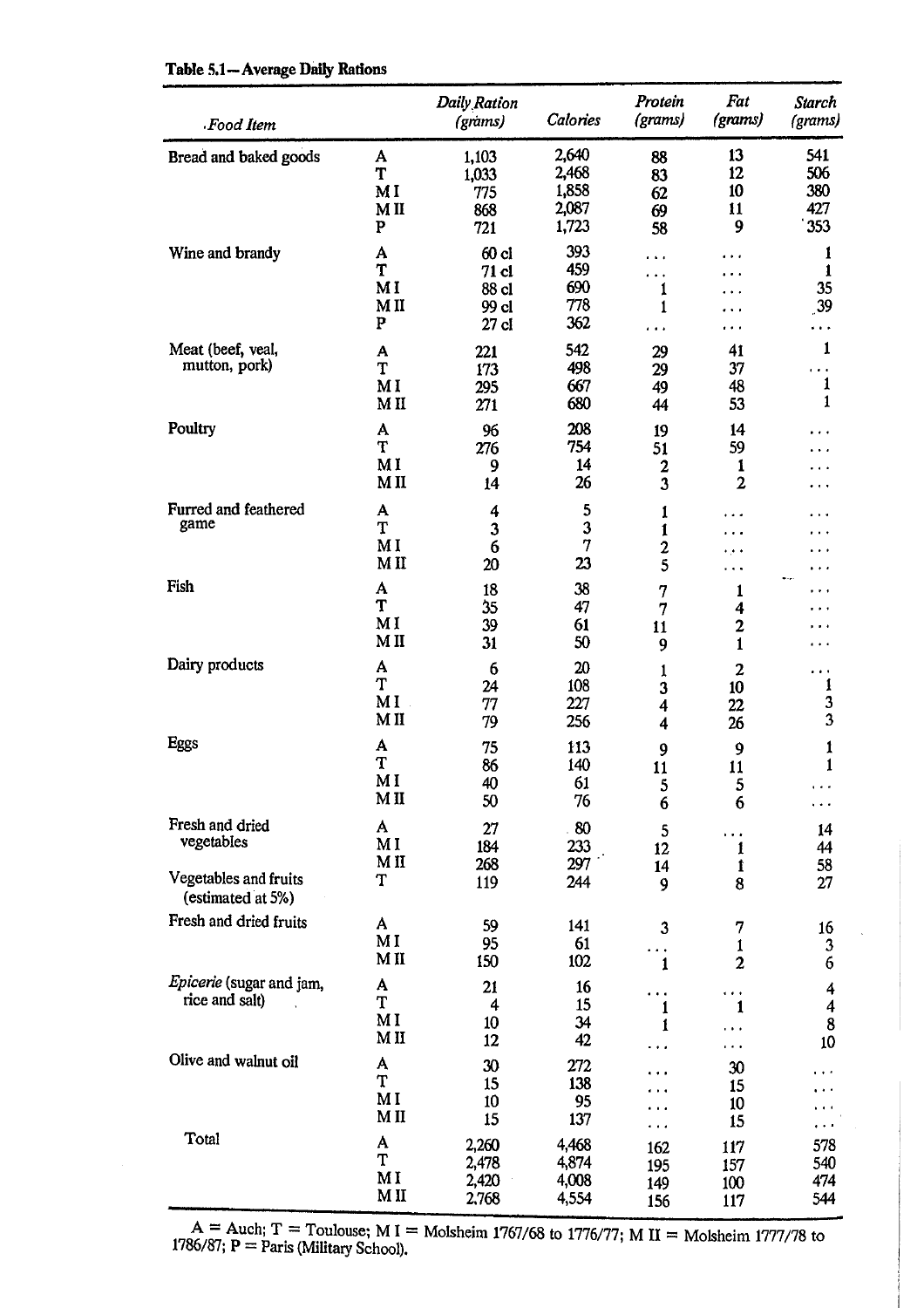amount of bread on the table increased by one-tenth. Moreover, the account books of the Military School of Paris clearly show that it would be incorrect to try to draw a distinction between a "poor," basically bread-oriented diet for the pupils and a "rich," higher quality diet for the masters. The amount of bread was almost equal for all categories (721 grams per day for pupils, 649 grams for students "in prison," 725 grams for domestic staff, 688 grams for supervisors, and 787 grams for teachers).

On the other hand, it is at the Military School that the difference in the amount of *wine* drunk is most noticeable. While the students on the average drank only a quarter liter (27.3 centiliters),<sup>11</sup> servants (with a set ration) drank a half liter (46,6 centiliters), supervisors were allocated 1.291 liters, and teachers drank up to 1.221 liters! Although this wine was probably of low alcoholic content, the quantity drunk was nonetheless considerable.

The amount of *butchered meat* in the diet keeps within the quantities one would expect of the type of boarding schools being studied, but the proportion of beef, veal, and mutton differed quite a bit from one collège to another. At Auch, beef predominated, accounting for 96 of the total 221 grams of meat. At Toulouse, mutton came first, with 73 of the total 173 grams. At Molsheim beef and veal initially were almost equal (110 grams of beef and 98 grams of veal out of an average 283 grams), but beef gradually won out over veal and mutton. Pork was chiefly eaten as ham, fatback, sausages, or blood pudding, but it was a minor item, even at Molsheim.<sup>12</sup>

In addition, we must take *seasonal variations* in the diet into account. Veal was eaten chiefly in the spring and mutton in the fall. Although the amount of beef eaten remained quite stable, there was a pronounced decrease during Lent. But Lent was not observed in the same manner everywhere, for although meat virtually disappeared from the menu at Auch (with the exception of a few pounds intended for the sick), the decrease was a relative one at Molsheim and corresponded to Lenten fast days-Wednesday, Friday, Saturday, and Holy Week. At the same time, the number of eggs eaten — which was always sizable, with one egg a day at Molsheim and one and a half at Auch and Toulouse -increased sharply. From Ash Wednesday to Easter Sunday, each person at Auch ate between two and three eggs per day.

The difference between the two curves of overall meat consumption at Auch and Molsheim (fig. 5.2) is in a large part compensated for by the consumption of poultry, which was considerable at Auch and even more so at Toulouse, where it was twenty-five times greater than the ration calculated for Molsheim. Turkey with chestnut stuffing seems to have been a common menu in the Armagnac region [of Auch, a region of chestnut forests] during the fall and winter months. On the other hand, at Molsheim one is struck by the sudden, fourfold increase from one decade to the next in the amount of game eaten. Does this mean a modification in the diet? In general, expensive items or foods considered luxury items were purchased in increasing quantities, while traditional commodities such as veal or mutton or inexpensive ones such as fish became less and less frequent in the account books.

Very little fish was eaten, and most of it during Lent at that. Air-dried cod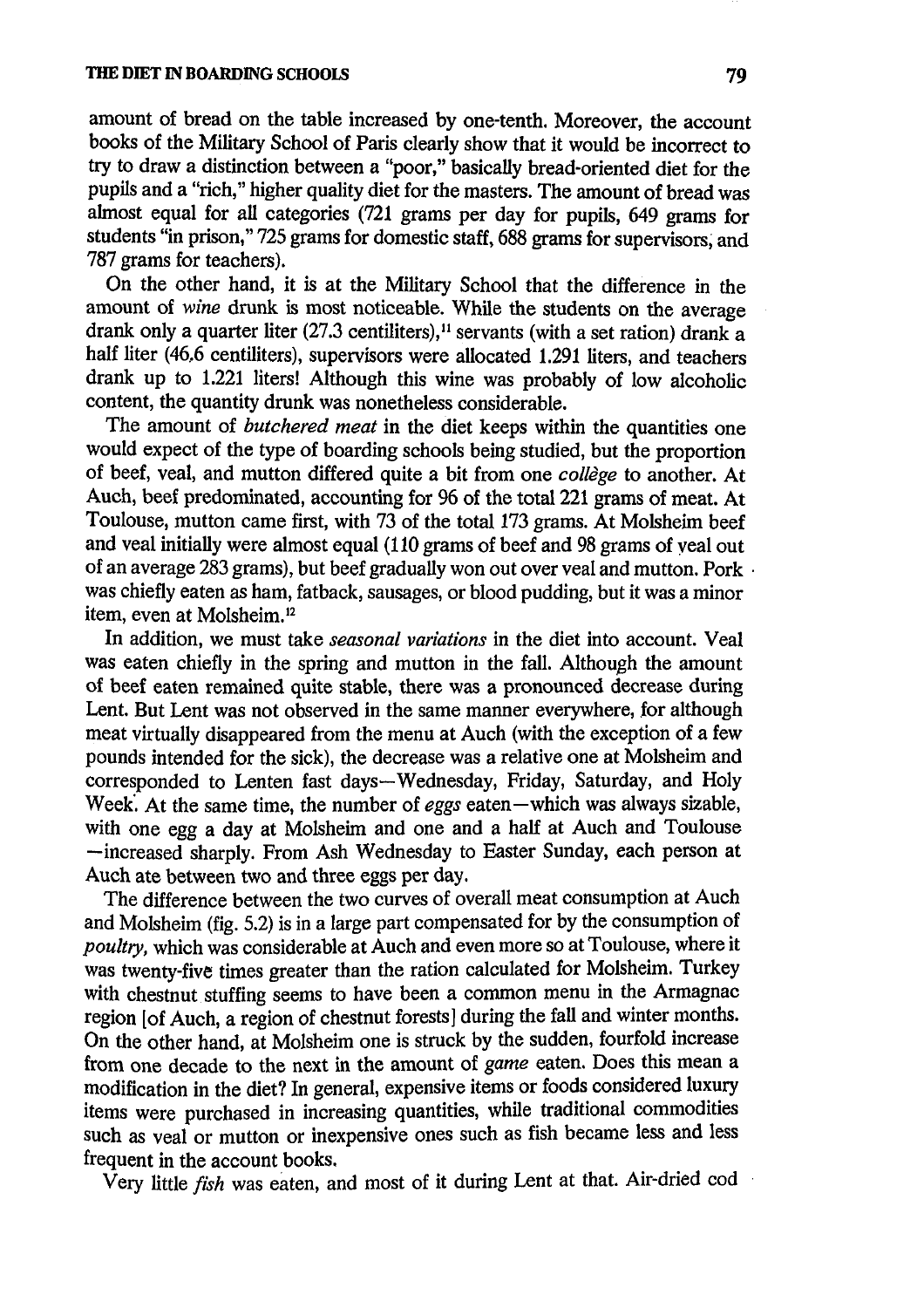

Figure 5.2. Average Daily Consumption of Meat, by Month, in the Collèges of Auch and Molsheim

(stockfish) or salt cod, and the vague category "white fish" accounted for most fish purchased in all the schools we studied. Molsheim was, however, an exception, for the diet included 4.6 grams of frogs' legs per day. Considering the volume that represents, they must have appeared on the menu relatively often!

One of the basic differences between the diets at Molsheim and Auch is the very small role played by *dairy products*, which are rich in vitamin A and calcium. The same disparity can be noted for the amount of oil consumed, this time to the advantage of Auch. Have we grounds to view this as indicative of two types of cooking, cooking done with butter and cooking done with oil? In eighteenth-century Alsace, butter-based cooking was thought to be reserved for the rich.<sup>13</sup>

Since fruits and vegatables generally came from the schools' own gardens, the account books usually refer to a total volume of fictitious "purchases," without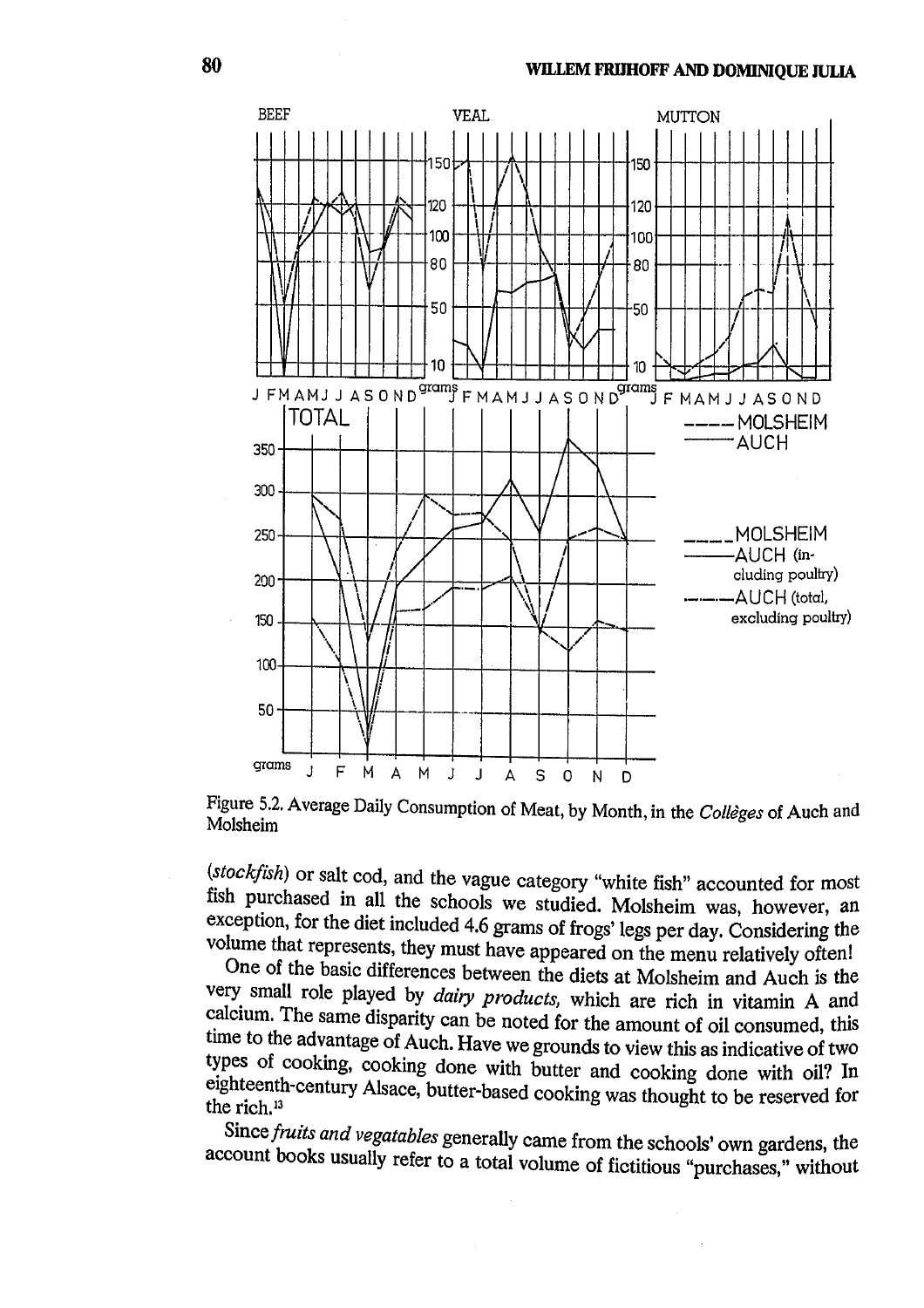specifying the exact amounts of the foods they list. Only in the case of Auch are they recorded daily, with a degree of precision that enables us to calculate the amount eaten. Now, even under these circumstances, the amount of fruits and vegetables seems very low and, in addition, is subject to the obvious seasonal fluctuations that threaten the well-balanced diet, especially during winter months. Yet, we can draw three conclusions. First of all, the ration shows that the menus of collèges were very regional: an abundance of cabbage for sauerkraut at Molsheim (60 grams per day), and of white beans (17 grams) for cassoulet [a regional baked-bean dish] and chestnuts (20 grams) for the turkeys at Auch. Second, a pronounced increase in the use of the *potato* is evident at Molsheim: its consumption doubled from one decade to the next (from 89 to 158 grams per  $\gamma$  day),<sup>14</sup> while the potato did not put in an appearance at Auch until the early nineteenth century. The same is true for *apples*; consumption increased from 91 to 142 grams at Molsheim-that is, an apple a day-and included chiefly those varieties that were rich in vitamin C (calvilles and pippins). These two foods show that important steps were being taken toward a well-balanced diet.

But we must point out a few missing foods: beer, even at Molsheim [Alsace is a beer-drinking province]; coffee (less than 1.5 kilograms per year for the entire collège of Auch) and tea; chocolate, which apparently was never served; honey; and lemons and oranges, which doubtlessly were still too costly and too exotic for everyday use, for at Auch the ration was less than one per year per student, while at Molsheim they were served only to the sick, as medicine.

# **Overall Nutritional Content**

First we wish to point out that these overall figures are estimates of the ration supplied. We know nothing about any possible resale by the bursar between the time the purchase was recorded and the time it could be eaten; and we know nothing about how much food was left over or what was done with it. One thing is sure; most of the food eaten by the servants at Molsheim consisted of leftovers from the tables of the boarders, which justifies-if justification is needed-their inclusion in our calculations. Doubtlessly we will never know the difference between the amount of food available and the amount actually eaten. Moreover, we must be cautious when analyzing the caloric needs and the vitamins and minerals required by children and adolescents. Recent research by the Food and Agricultural Organization concluded that the norms accepted by modern dietitians are far in excess of minimum requirements.<sup>15</sup> The "deficiencies" we have found often are merely poorly balanced diets, and most of these imbalances are minor.

Even in the absence of sure and complete data about the amount of fruits and vegetables eaten, the caloric intake (table 5.2) seems more than adequate, if not abundant, in each of the three cases we studied. All schools exceeded the figure of 3,800 calories desirable for the proper growth of boys between the ages of twelve and eighteen. The same is true for *protein* and *fat* (table 5.3).

كهم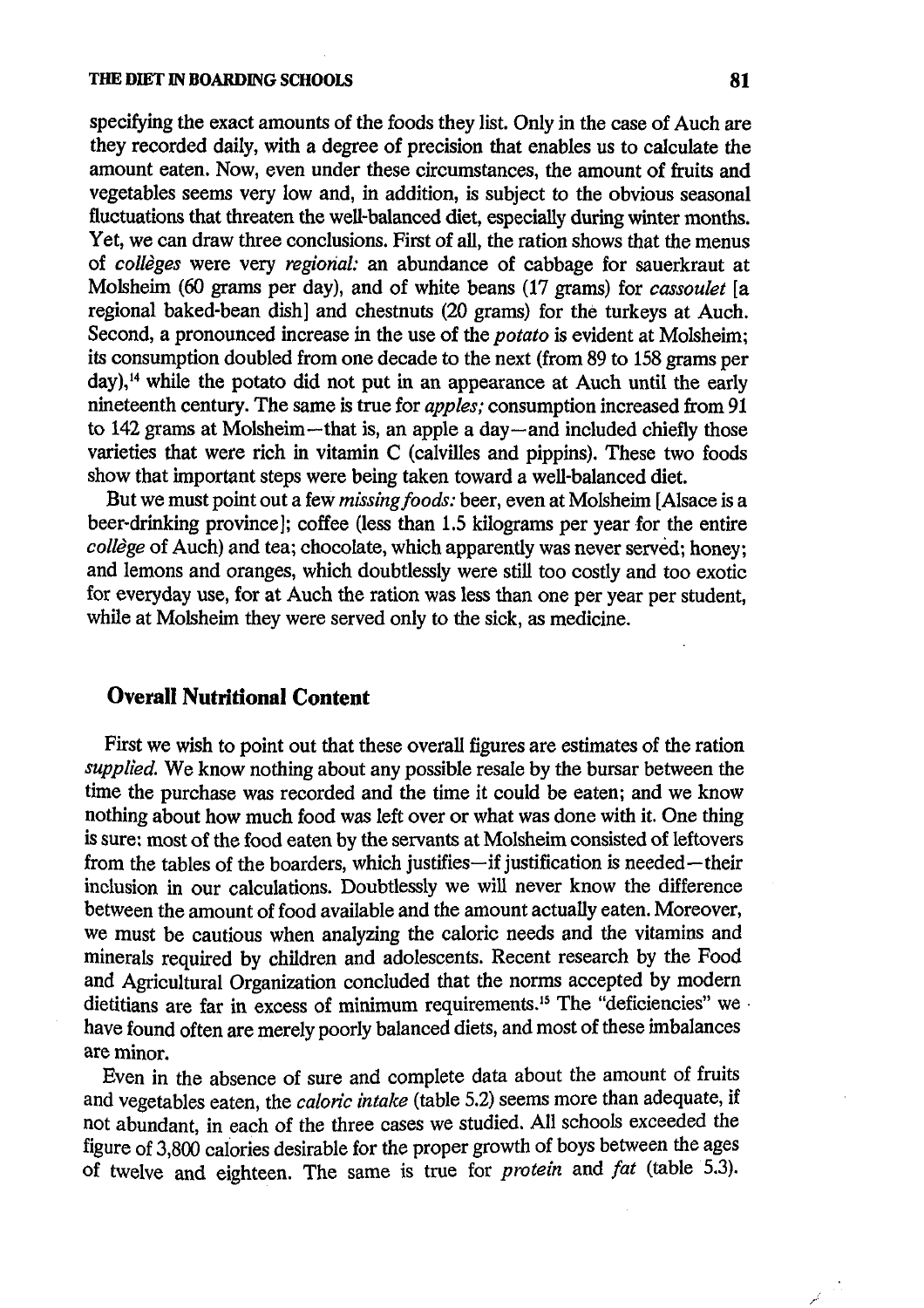|                             |        | <b>School</b>            | Years               |                       |                       |  |
|-----------------------------|--------|--------------------------|---------------------|-----------------------|-----------------------|--|
| Food Item                   | Auch   | Toulouse                 | Molsheim<br>Average | 1767/68<br>to 1776/77 | 1777/78<br>to 1786/87 |  |
| <b>Cereals</b>              | 59.2%  | 50.7%                    | 46.5%               | 46.9%                 | 46.2%                 |  |
| Meat, poultry, game         | 16.9   | 25.7                     | 16.6                | 17.2                  | 16.0                  |  |
| Fish                        | 0.9    | 1.0                      | 1.3                 | 1.5                   | 1.1                   |  |
| <b>Eggs</b>                 | 2.5    | 2.8                      | 1.6                 | 1.5                   | 1.7                   |  |
| Dairy products              | 0.5    | $2.2\,$                  | 5.6                 | 5.7                   | 5.6                   |  |
| Fruits, vegetables          | 4.9    | (estimated<br>at $5.0$ ) | 8.1                 | 7.3                   | 8.8                   |  |
| Oil                         | 6.1    | 2.9                      | 2.7                 | 2.4                   | 3.0                   |  |
| Sugar and jam               | 0.2    | 0.3                      | 0.4                 | 0.3                   | 0.5                   |  |
| Wine                        | 8.8    | 9.4                      | 17.2                | 17.2                  | 17.1                  |  |
| Total                       | 100.0% | 100.0%                   | 100.0%              | 100.0%                | 100.0%                |  |
| Total available<br>calories | 4,468  | 4,874                    | 4,285               | 4,008                 | 4,554                 |  |

|  | <b>Table 5.2-Sources of Calories</b> |  |
|--|--------------------------------------|--|
|  |                                      |  |

Incidentally, the latter increased markedly at Molsheim over the twenty-year period. The substantial amount of bread in the daily diet did, however, lead to a certain imbalance between animal and vegetable protein, and this imbalance surely was increased by the fruits and vegetables omitted from the account books. It is likewise impossible to calculate precisely the nutrition obtained from variety meats, which often are mentioned only infrequently in the accounts. Hence, there is an appreciable margin of error as far as the total amount of phospholipids is concerned. Thanks to a more than abundant supply of poultry, the collège at Toulouse came close to the ideal ratio between animal protein and vegetable protein. The amount of carbohydrates in the diet was roughly average, but in no case did it exceed the maximum suggested amount.

In the rations we calculated, most vitamins were quite well, if not abundantly represented (see table 5.4), especially vitamins E and PP, owing to the great amount of bread and olive oil in the diet. The amounts of vitamin  $\mathbf{\bar{B}}_1$  and vitamin B<sub>2</sub> seem almost excessive, again owing to the superabundance of grains. Nowhere was vitamin A lacking, but at Auch it seems to have been touch-and-go, especially during periods when egg consumption dropped. This near deficiency resulted from the virtually total absence of dairy products. The deficiencies in provitamin A (carotene) revealed by our calculations may have been compensated for by fruits and vegetables; but in the case of Auch, for which we have the most complete data, the suspected deficiency remains plausible. This fact is especially significant, since vitamin A plays an important role in growth. A similar deficiency is suspected for vitamin  $B_6$ , which is of comparable importance. On the other hand, vitamin D, which prevents rickets, was more than adequate in each case.

The case of vitamin C is complicated. It seems to have been adequately, although not excessively, represented in the diet at Molsheim: 56 milligrams, or even 68 milligrams if, as the records suggest, the main varieties of apples were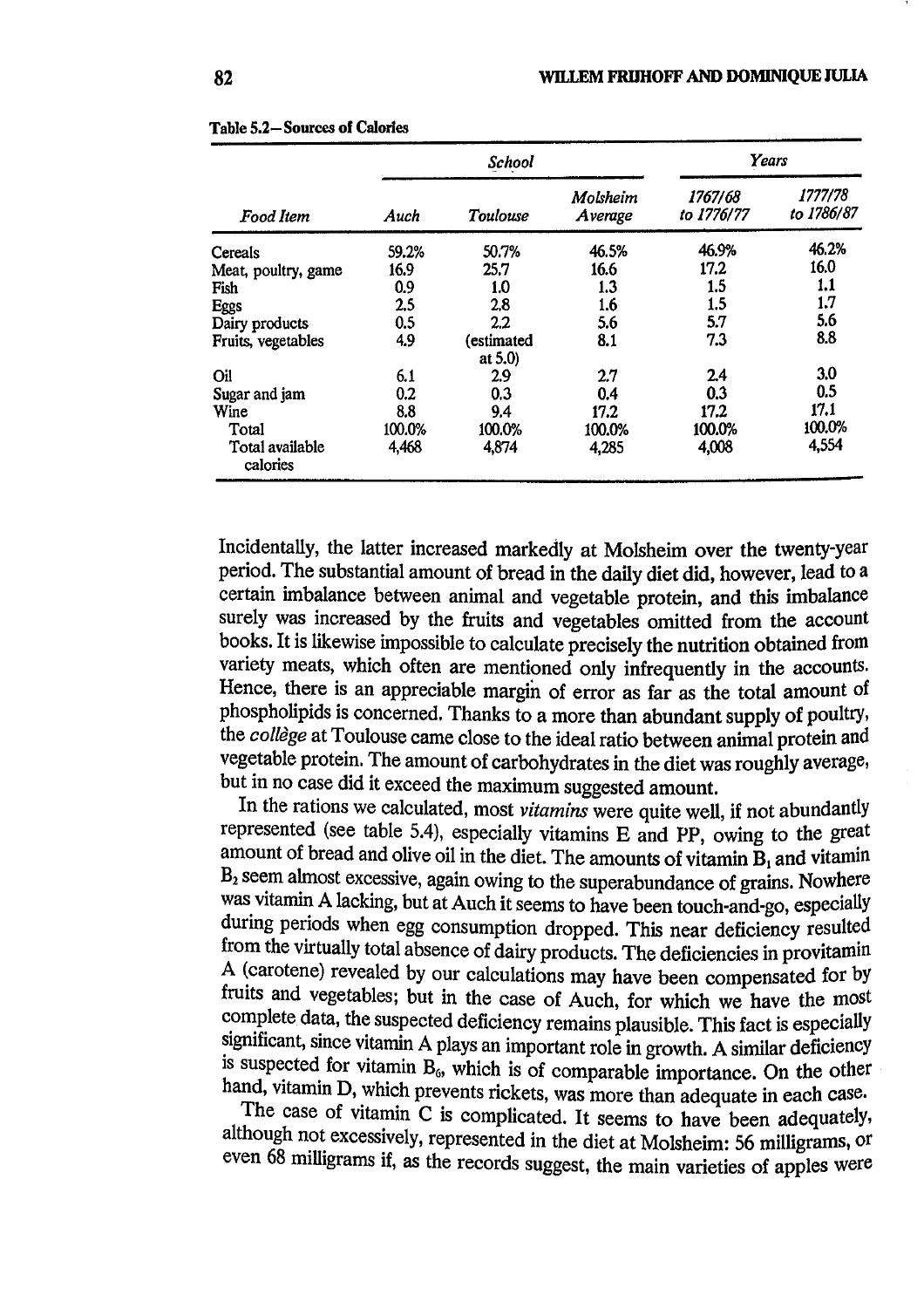| <b>School</b>                  | Protein (%) | $Fat\left(\%\right)$ | Starch (%) | Ratio of<br>Animal<br>Protein/<br>Vegetable<br>Protein | Ratio of<br>Protein/<br><b>Starch</b> |
|--------------------------------|-------------|----------------------|------------|--------------------------------------------------------|---------------------------------------|
| Auch                           | 18.9        | 13.7                 | 67.4       | 0.66                                                   | 0.28                                  |
| Toulouse                       | 21.8        | 17.7                 | 60.5       | 1.16                                                   | 0.36                                  |
| Molsheim Average               | 19.8        | 14.1                 | 66.1       | 0.89                                                   | 0.30                                  |
| 1767/68 to 1776/77             | 20.6        | 13.8                 | 65.6       | 0.95                                                   | 0.31                                  |
| 1777/78 to 1786/87             | 19.1        | 14.3                 | 66.6       | 0.83                                                   | 0.29                                  |
| Theoretical needs <sup>*</sup> | 13.7        | 10.5                 | 75.8       | 1.00                                                   | 0.18                                  |

#### Table 5.3-Chemical Composition of Rations

\*Computed on the basis of Lucie Randoin et. al., Tables de composition des aliments (Paris, n.d.), pp. 12-13, for boys between the ages of twelve and fifteen.

|                    | <b>Vitamins</b> |             |             |             |                  |            |                  |               |
|--------------------|-----------------|-------------|-------------|-------------|------------------|------------|------------------|---------------|
| School             | A               | $B_{\rm i}$ | $B_{\rm 2}$ | $B_{\rm c}$ | $\boldsymbol{C}$ | D          | $\boldsymbol{E}$ | PP            |
| . Auch             | 0.34            | 4.15        | 3.02        | 0.66        | 19.0             | 0.0045     | 22.8             | 44.8          |
| Toulouse           | 0.62            | 3.97        | 3.01        | 1.00        | 8.5              | 0.0146     | 18.5             | 62.2          |
| Molsheim           | 0.43            | 3.73        | 2.93        | 1.19        | 58.3             | 0.0062     | 16.5             | 46.2          |
| Theoretical needs* | 0.25            | 1.60        | 2.00        | 1.00        | 80.0             | 0.0030     | 2.0              | 16.0          |
|                    |                 |             |             |             | <b>Minerals</b>  |            |                  |               |
| <b>School</b>      | Carotene        |             | Iron        |             | Calcium          | Phosphorus |                  | Ca/P<br>Ratio |
| Auch               | 0.62            |             | 34.6        |             | 723              | 3,173      |                  | 0.23          |
| Toulouse           | 0.56            |             | 38.5        |             | 766              | 3,388      |                  | 0.23          |
| Molsheim           | 0.55            |             | 33.7        |             | 714              | 2,919      |                  | 0.24          |
| Theoretical needs* | 2.50            |             | 20.0        |             | 1,400            | 1,500      |                  | 0.90          |

Table 5.4— Vitamins and Minerals in the Average Daily Ration (in milligrams)

\*Required by growing boys, according to Dr. Jean Lederer, Encyclopédie moderne de l'hygiène alimentaire (Louvain, Paris, 1971), 1: 57-77; and Lucie Randoin et al., Tables de composition des aliments (Paris, n.d.), pp. 12-13.

calvilles and pippins. It is impossible to draw a conclusion for Toulouse, since the account books give no details about the purchase of these items. But fruits and vegetables did make up 6.7 percent of all expenditures for food—the same percentage found at Molsheim-and more than half of that sum was spent on fruit. But the diet at Toulouse probably was very similar to that at Auch, which consisted of an abundance of dried fruits and vegetables (peas, beans, lentils, chestnuts, and walnuts), all low in vitamin C. At Auch, at any rate, the amount of vitamin C barely exceeded the minimum required to avoid borderline deficiencies,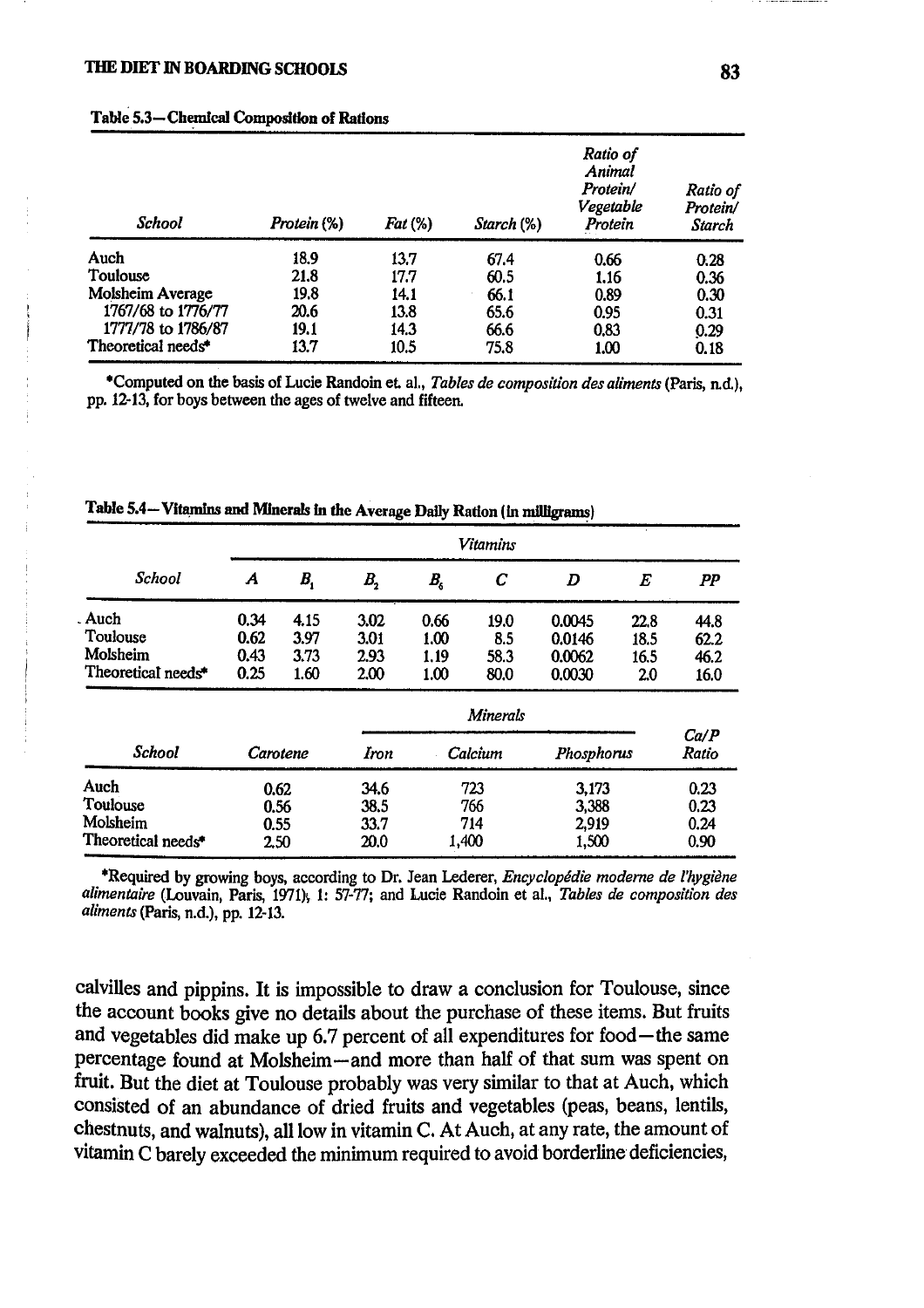especially during the winter months. Still, garlic and onions, which seem to have occupied a rather important place in the diet, may have been able to palliate the most glaring deficiencies.

The minimum requirement of *calcium* during growth (600-700 milligrams) was met in every case, but there is a relative deficiency of calcium compared with *phosphorus*, which was overabundant. This led to a serious imbalance in the proper ratio between these two minerals. The abundant amount of bread and meat, and the small amount of dairy products, was a chief cause. Let us, however, stress that the Food and Agricultural Organization recently has called into question the validity of the calcium/phosphorus balance as a test for illnesses resulting from vitamin deficiency.<sup>16</sup>

## Conclusion

On the whole, the three school diets that we studied show both a more than adequate caloric intake and a rather satisfactory balance in nutritive content. The diet at Molsheim incontestably was closest to the recommended norms and was the most well balanced, with no major excesses. Moreover, the diet clearly tended to improve from one decade to the next. The increased caloric intake went hand in hand with certain changes in the ratios between the various foods and between the nutritive components of the foods served. And, slight as they may be, these changes indicate a modernization of the diet: a decrease in the amount of bread and fish and an increased consumption of sugar, oil, fruit, and, above all, potatoes. By the end of the eighteenth century the diet at Molsheim incorporated all the trends that gradually would form the diet of the rich, industrialized countries: an increase in unsaturated fats (at Molsheim the consumption of vegetable oil increased by 44.3 percent in ten years) and of saturated animal fat, at the expense of saturated vegetable fat. The arrival of the potato replaced the starch quota that had been threatened by the reduced consumption of bread; and, although the amount of sugar eaten remained low, it rose sharply, increasing 84.5 percent in ten years. Last—and this may be the best indication of an improved understanding of physical needs-for the first time the diet included abundant vitamin C, thanks to the apple-a-day, which more than satisfied the requirements for that vitamin.

To summarize, although bread remained the basic food in each of the three diets, the food served in these schools was that of the privileged classes and, with few exceptions, always remained above the level of borderline deficiency. The large amount of meat (over 300 grams per day in all the schools) prefigured, within a small social milieu, the most recent of the great dietary revolutions, although this revolution would not occur in the population at large for another century: that is, the shift from a preponderance of wheat to a preponderance of animal protein.